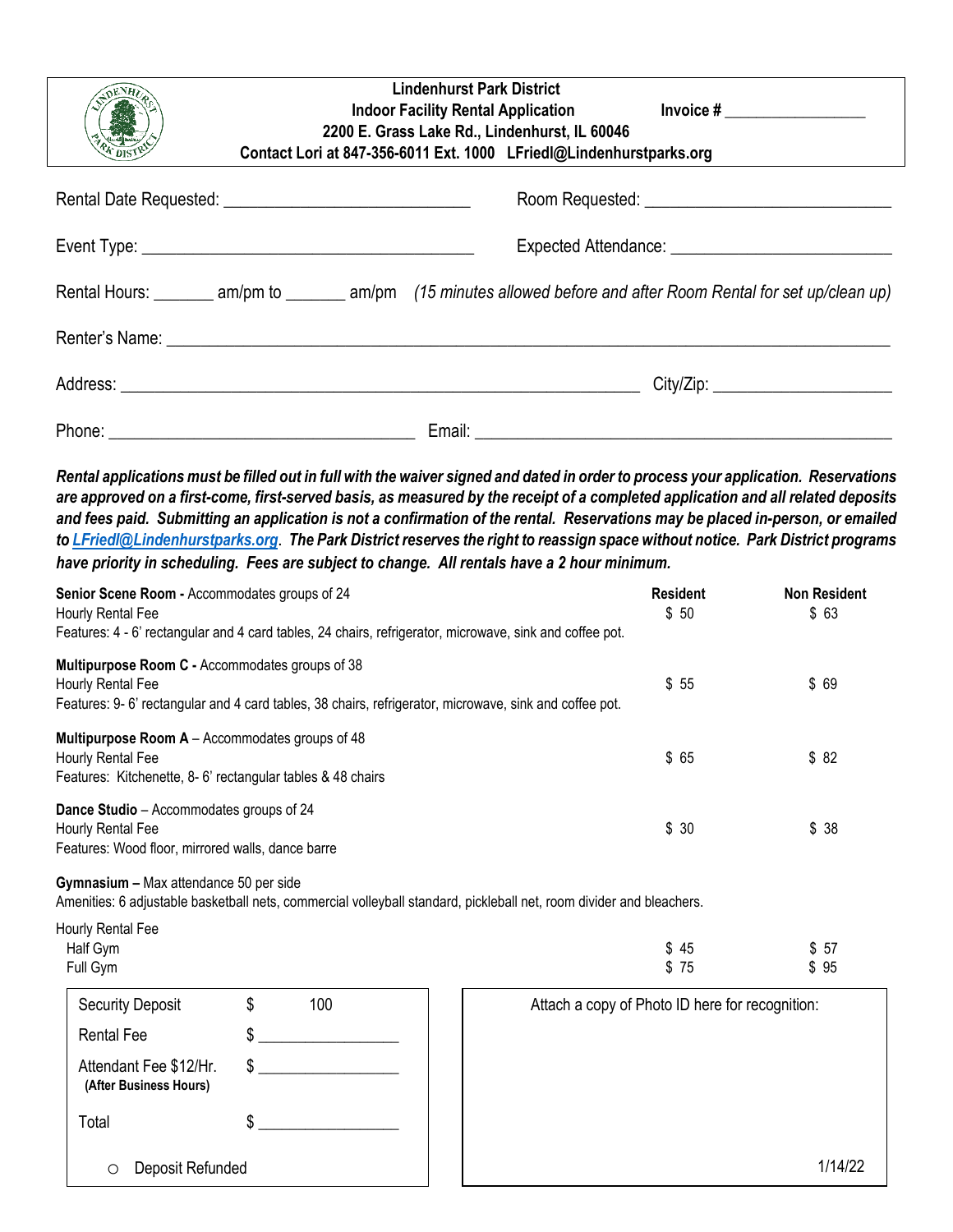## **RENTAL RULES AND REGULATIONS**

**Alcohol**: No alcoholic beverages shall be sold, brought within, given away, delivered or consumed on District property.

**Attendance**: To ensure the safety of your guests, the total number of your party may not exceed max attendance listed on the approved application. If the actual attendance is larger than the number stated on this application, the deposit may be forfeited.

**Basketball Hoops**: Basketball hoops can be adjusted to 8 or 10 feet.

**Behavior**: All activities must be conducted in an orderly manner. Foul or abusive language, attempted/physical confrontation is not permitted and will result in immediate expulsion from the facility.

**Building Attendant**: A \$12 per hour fee will be assigned to cover the cost of a building attendant for any rentals outside of normal business hours.

**Cancellation Policy:** Must be made at least 14 days prior to a reserved date to receive a full refund, less a \$10 service fee. Cancellations made less than fourteen days prior are eligible for a 50% refund of rental fees and a full refund of the deposit. Lindenhurst Park District reserves the right to cancel any rental due to unforeseen circumstances that would prevent the renter from safely utilizing or reaching the rental facility (i.e. flood, fire etc.). In the case of a cancellation by Lindenhurst Park District, the renter shall receive a full refund of all rental fees including deposit.

**Clean Up**: Lindenhurst Park District property and equipment must be restored to its original condition and all decorations must be removed by the renter following the event. Building staff will empty garbage and remove tables and chairs. Insufficient cleanup will affect the refund of the renter's deposit.

**Decorations**: Decorations may be affixed using painters tape, string or Command hooks. No staples, tacks, screws, nails, pins or other types of adhesives are permitted. Confetti and glitter are prohibited.

**Deposit Refunds:** The security deposit is due at the time of registration and is not included in the rental fees. After the event, an inspection of the premises will be completed. The deposit will be refunded in full if the renter complies with all rules and regulations on the rental application. It is further agreed to reimburse the Park District in full for any costs for repair, replacement or cleaning of the premises or equipment which exceed the amount of the deposit. Refunds are processed in the form of initial deposit payment. Upon approvals, refunds will be issued within 3-5 days.

**Emergency Contact:** In the event of an emergency, please consult the Building Attendant on shift.

**First Aid:** A first aid kit is available at the building attendant desk. An AED is located in the hallway across from the dance studio, as well as downstairs on the wall outside of the gymnasium entrance.

**Gymnasium:** A maximum of 50 people total; including court and stands combined, will be permitted for a rental. Refreshments (other than bottled water) are not permitted in the gym. Gym Shoes must be worn on the court. Sports are limited to basketball, volleyball, pickleball or floor hockey. All equipment must be brought in by the renter.

**Hours:** All events must start and end per the hours listed on the approved rental application to avoid an additional charge or loss of your deposit. No items can be stored at or delivered to the facility before or after your contracted time on the approved application.

**Inflatables:** Outdoor inflatables are not permitted for Community Center rentals.

**Parking**: No standing or parked cars are permitted in the front entrance of the building except for loading and unloading. No grass parking permitted. **Payment:** MasterCard, VISA, Discover, cash and checks are accepted. Checks should be made payable to the Lindenhurst Park District. All fees are to be paid in full 30 days before your rental. NSF checks or declined credit cards will result in an additional \$25 charge.

**Playground**: The playground may be used by renters, but is also considered available for public use during private rentals.

**Rental Companies**: Any entertainment, supplies or equipment brought in from a rental company or personally owned must be listed for pre-approval and may require a Certificate of Insurance with a one-million dollar general liability coverage policy listing Lindenhurst Park District as additionally insured through *TheEventHelper.com.* A copy must be provided to the Park District 7 days prior to the event.

**Renter**: A renter must be at least 21 years of age or older and in attendance for the duration of the event. *The renter must declare on the application all activities which will take place on Park District property.* The renter will assume full responsibility for the rental and is solely responsible for the actions of any member of their group. The renter and guests are limited using only the requested and approved rooms on the application. Use of additional rooms/outlying spaces will result in additional charges.

**Rescheduling**: Dates are subject to availability and a \$10 service fee. Please call for information.

**Room Set Up:** Tables and chairs will be set up according to the number of guests in your party. Renters are not permitted to retrieve any additional tables, chairs or equipment. See Building Attendant for any additional assistance as needed.

**Supplies**: Renters are responsible for bringing any supplies they will need for their rental. The District will provide tables and chairs only.

**Tickets/Fees:** The renter may not charge an admission, sell tickets or solicit donations on Park District property without the written consent of the Park District Director and Board of Commissioners. This includes selling any articles or accepting orders for articles. Gambling in any form is prohibited. **Volleyball Standards:** Height settings for men, women and youth. Serving antenna available.

**Initial \_\_\_\_\_\_\_\_\_\_**